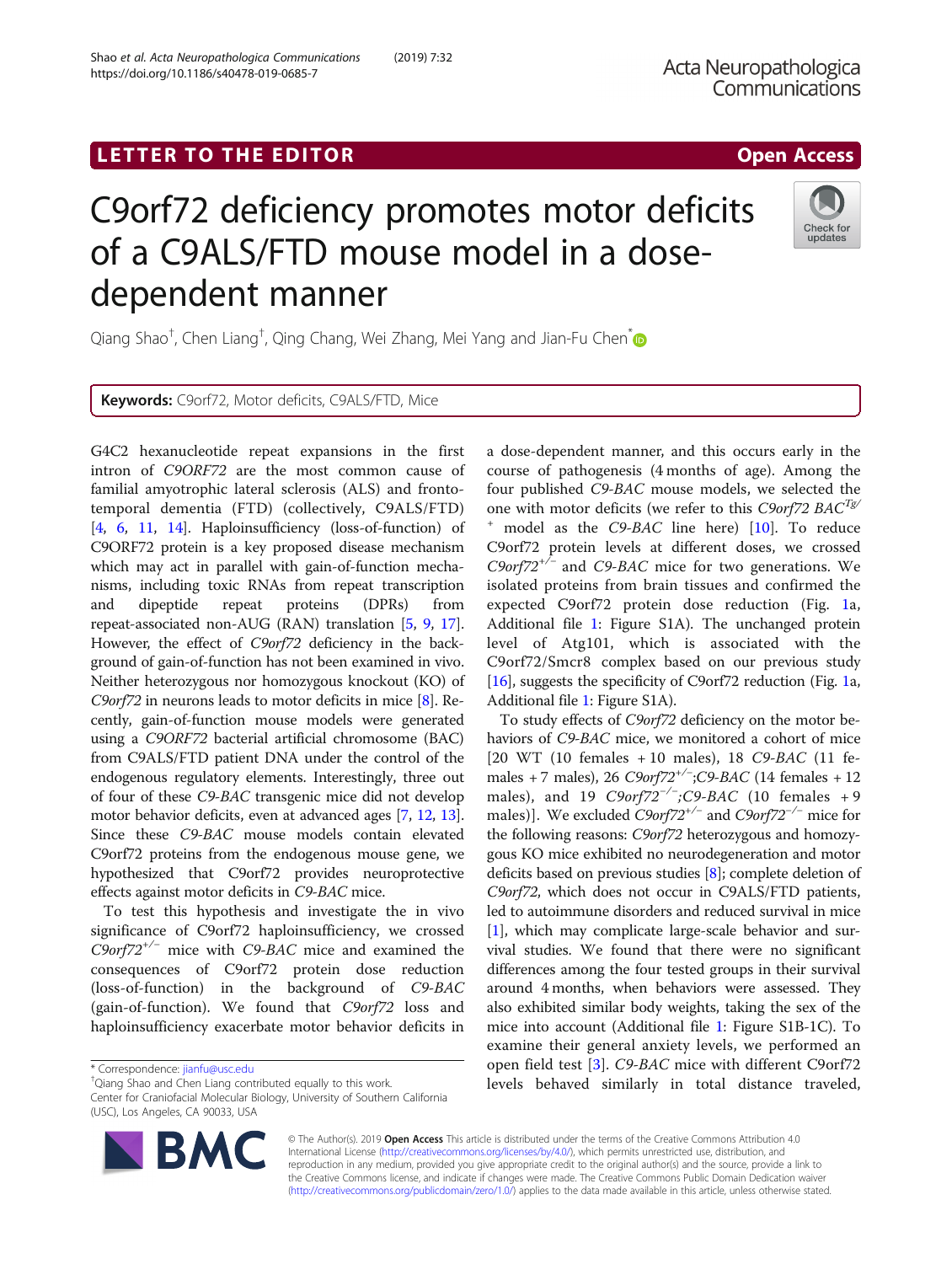<span id="page-1-0"></span>

distance traveled in the center, and time spent in the center (Additional file [1:](#page-2-0) Figure S1E-1G).

We next examined their motor coordination and balance using an accelerating (4–40 rpm in 5 min) rotarod test. Mice were given five trials per day, with an inter-trial interval of 20 min, for 4 consecutive days. A C9orf72 dose-dependent decrease in latency to fall was detected in C9-BAC female mice (Fig. 1b), and in C9-BAC male mice on day 4 of the rotarod assay (Fig. 1c). These results suggest that motor coordination is sensitive to C9orf72 protein levels in C9-BAC mice. We further analyzed motor learning in female mice. WT mice exhibited an increase in latency to fall over the course of 4 consecutive days, indicating active motor learning (Fig. 1d). Latency to fall of C9-BAC mice was increased on day 2 but dropped on days 3 and 4 (Fig. 1d). Importantly, there was no increase in latency to fall from day 1 to day 4 in  $C9$ orf72<sup>+/−</sup>;C9-BAC and  $C9$ orf72<sup>-/−</sup><br>animals (Eig. 1d). These results suggest that  $C9$ or  $\frac{1}{2}$  animals (Fig. 1d). These results suggest that *C9orf72* deficiency impaired motor coordination and motor learning of C9-BAC mice in a dose-dependent manner.

To examine motor strength, we measured forearm grip strength and found that it was significantly reduced in both male and female C9orf72<sup>-/-</sup>;C9BAC animals compared to other genotypes (Fig. 1e, f). Lastly, we measured the maximal speed at which each animal fell from the rotarod device. Results showed that

C9orf72 deficiency, in a dose-dependent manner, decreased the maximum speed at which C9-BAC mice fell (Additional file [1:](#page-2-0) Figure S1H, S1I), which is consistent with the data on their latency to fall.

The rotarod assay revealed more evident motor impairment in female mice than in male mice. This could be due to toxic gain-of-function since C9-BAC female mice exhibited earlier and more pronounced abnormalities than male mice [\[10\]](#page-2-0). It will be important to examine using similar cohorts of mice whether motor neurons (MNs) degenerate or reduce in number in a C9orf72 dosedependent manner and whether these deficits correlate with the observed motor behavior deficits. Future studies should also investigate whether C9orf72 exhibits dose-dependent effects in the three other C9-BAC mouse models [\[7](#page-2-0), [12,](#page-2-0) [13](#page-2-0)]. It will be informative to examine the effects of C9orf72 deficiency in the background of adeno-associated virus (AAV)-mediated G4C2 repeat expression [\[2](#page-2-0)]. Our study indicates that C9orf72 haploinsufficiency contributes to disease onset in a mouse model by exacerbating the pathogenic effects of RNA/DPR-mediated neurotoxicity. Together with a recent report on patient iPSC-derived MNs [\[15](#page-2-0)], this study suggests indeed that we should focus more on the combination of lossand toxic gain-of-function. Together, for the first time, our mouse genetic studies showed that C9orf72 loss or haploinsufficiency in a gain-of-function mouse model of